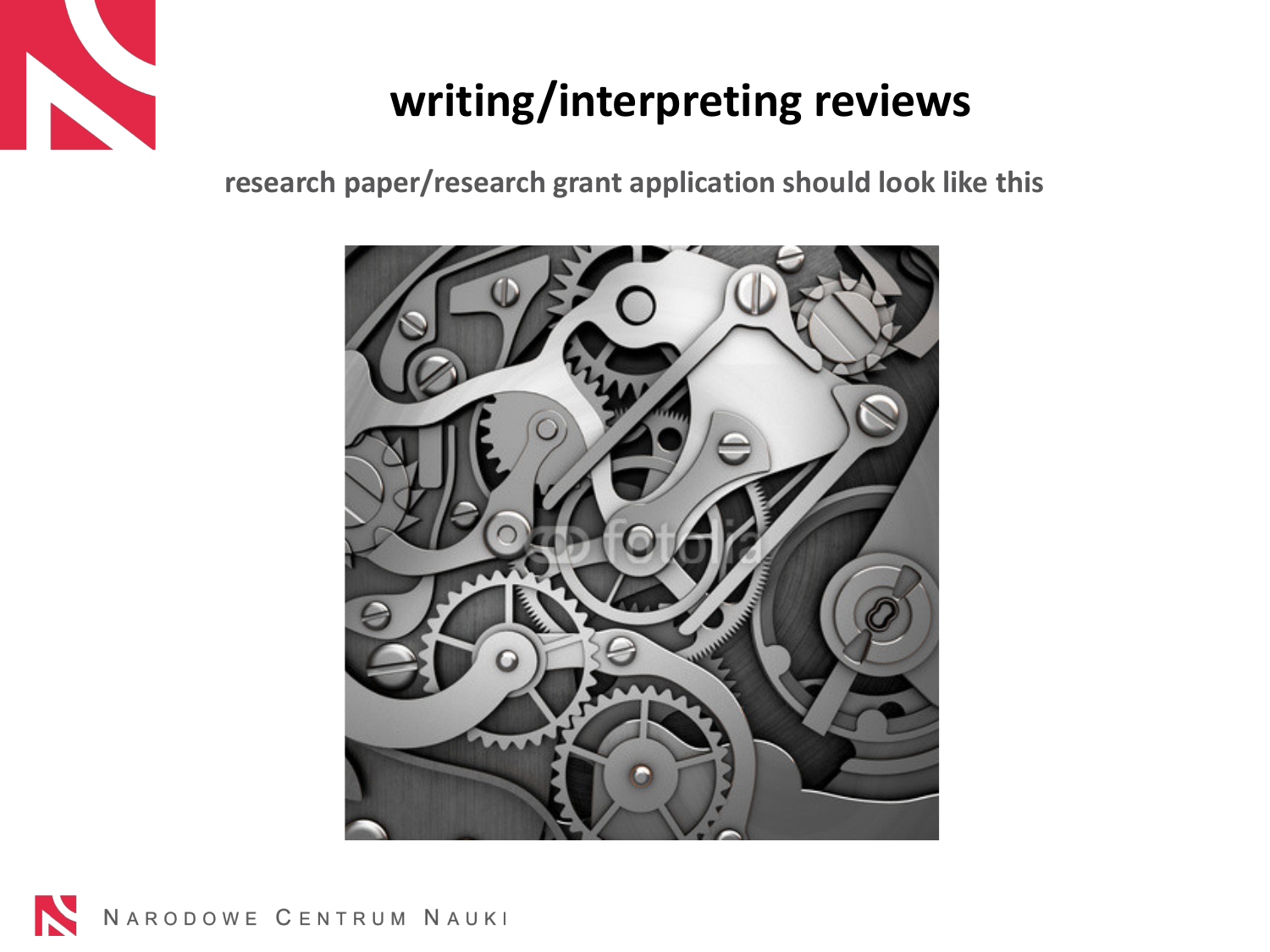

*A proposal's main job is not, as it may appear, to get money for your research, but to convince its readers that you have an exciting research project in mind, that you know what it takes to carry it out successfully, and you are the right person to make it happen. No proposal can do that if the power of your ideas is hidden by poor organization and writing.* 

/Blackburn, 2003:3/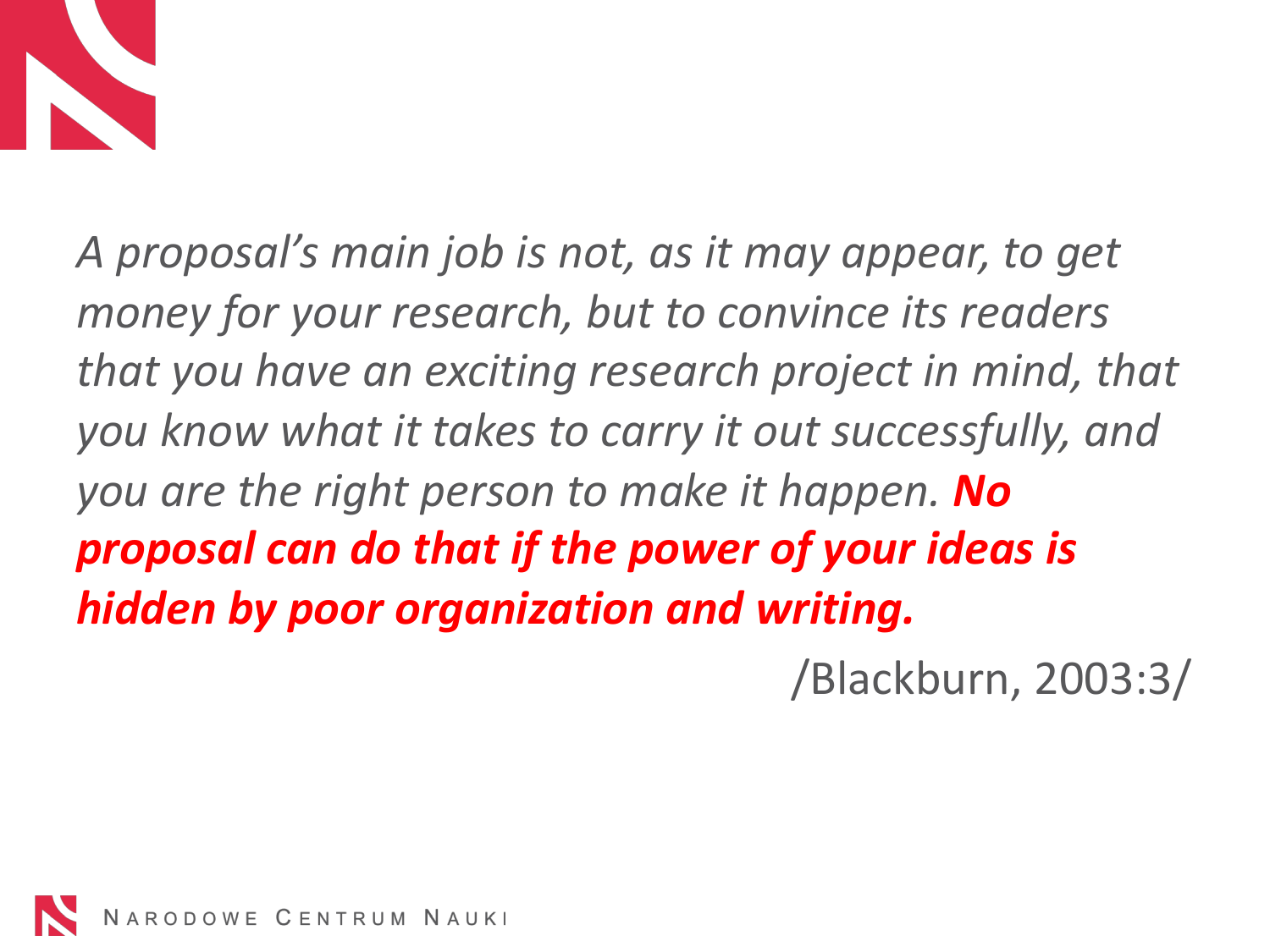

The writing style of the thesis of grant proposal may be the most important factor in conveying your ideas to graduate advisors or funding agencies.

/Locke, Spirduso, Silverman, 2014:127/

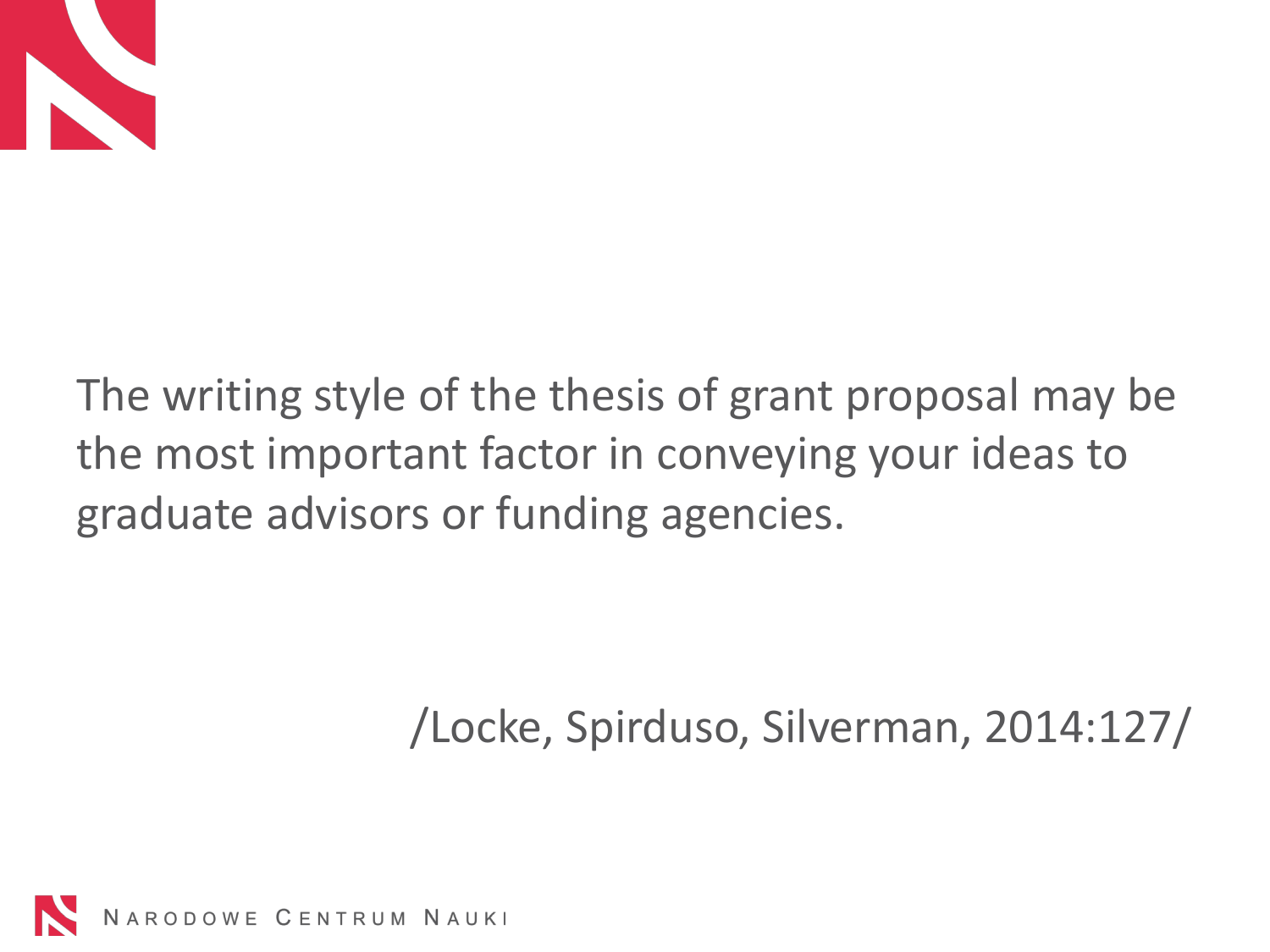

# **K**eep it **S**hort & **S**imple

### (Keep it Simple, Stupid)

NOT: count every word, BUT:

## **make every word count**

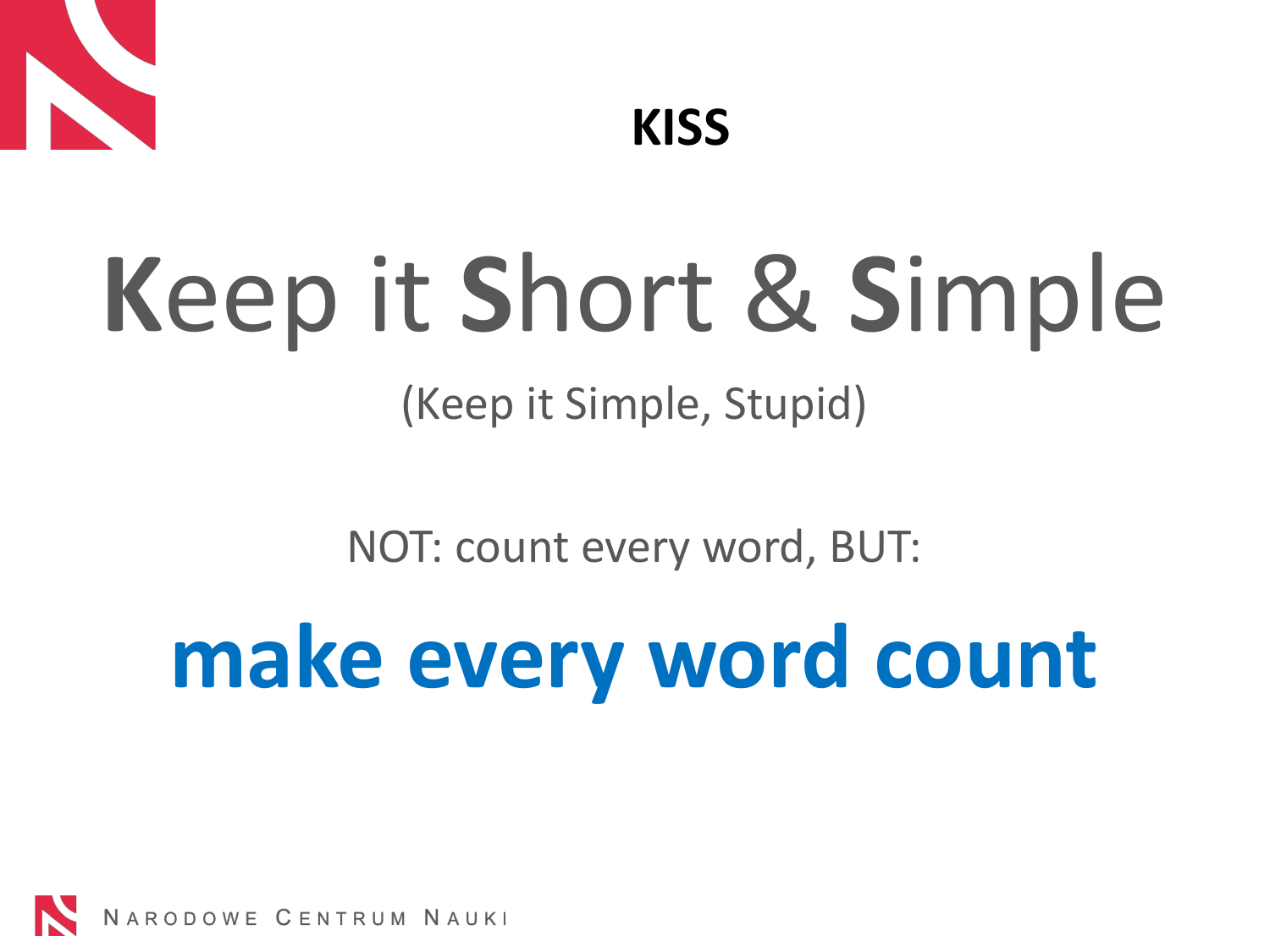

**How to write a review**?

Summarize the central argument or thesis of the paper. How does the author position his or her own views in relation to others' arguments?

If the author's central argument is unclear, what are some ideas for how it could be clarified? If it is clear, try to brainstorm a few ways to make the argument more precise or more convincing. Are there any pieces of evidence cited that are not interpreted as fully as they could be?

What aspects of the argument are most convincing? How could they be expanded in the paper?

What aspects of the argument are least convincing?

What possible objections has the author not accounted for?

General comments/suggestions

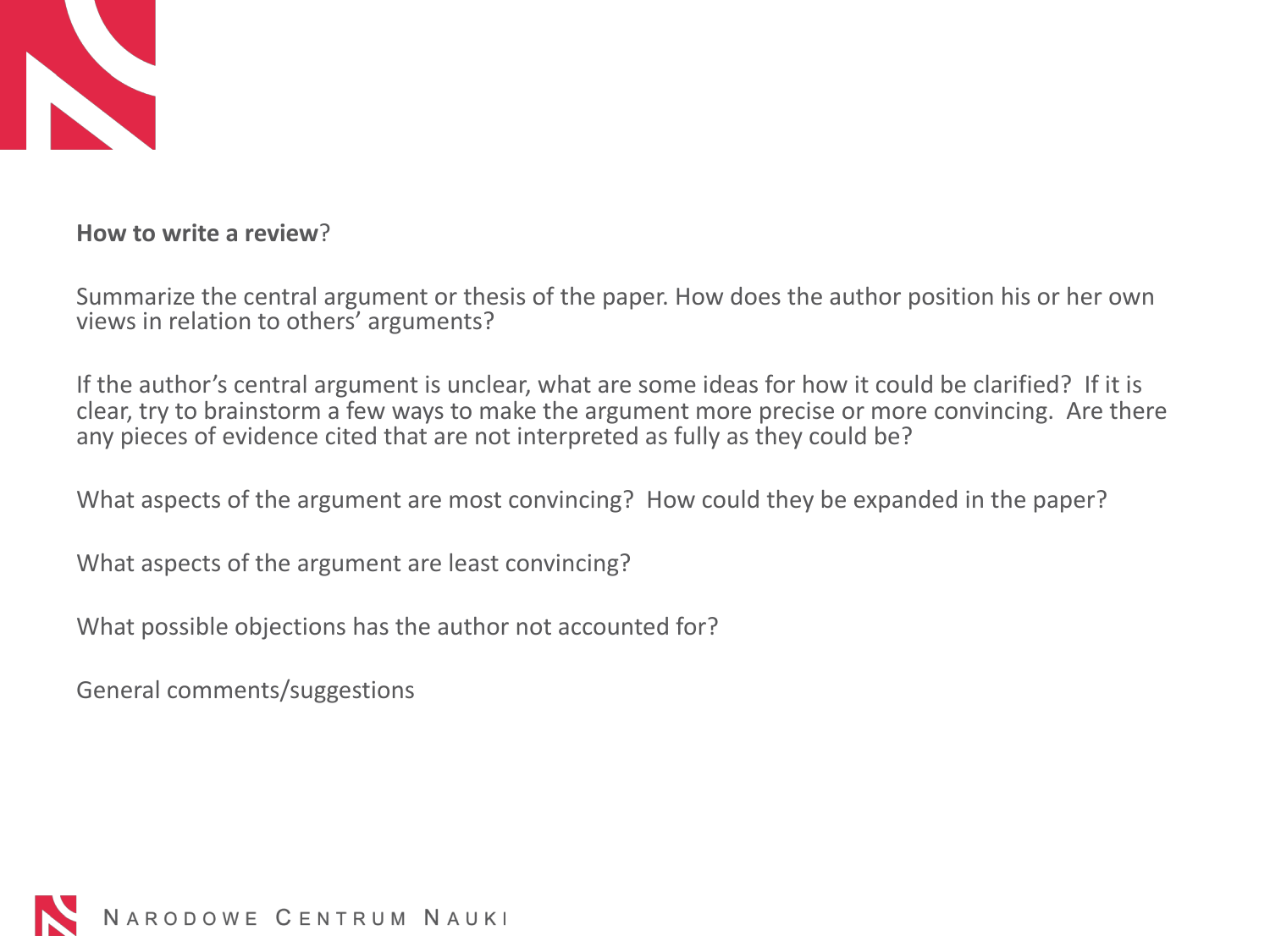

**Questions for reading rough drafts:**

If you can, identify the author's thesis and major arguments, whether explicitly or implicitly stated.

Identify a section where evidence is used well.

Identify a section where evidence (or more evidence) is needed.

Where do you think this paper is going?

What point or argument in this paper was most interesting to you?

If any questions were raised in the text, answer them.

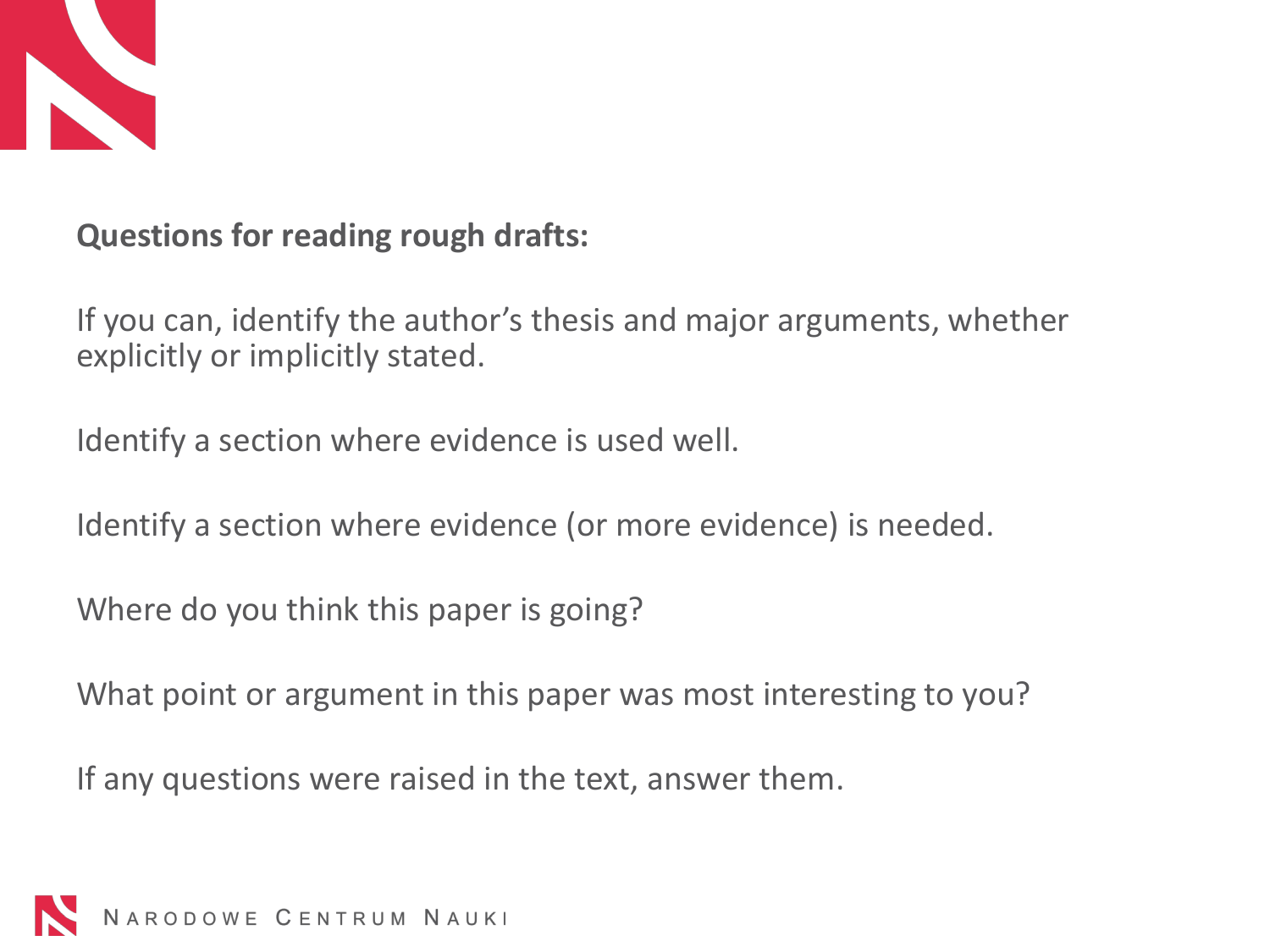

### **Interpreting review**

- 1. Which sections somehow seem important or resonant or generative?
- 2. What do you want to hear more about?
- 3. What are your thoughts on the topic after reading review?
- 4. What kind of voices do you hear in this writing?
- 5. What is going on in your mind as you read this review?